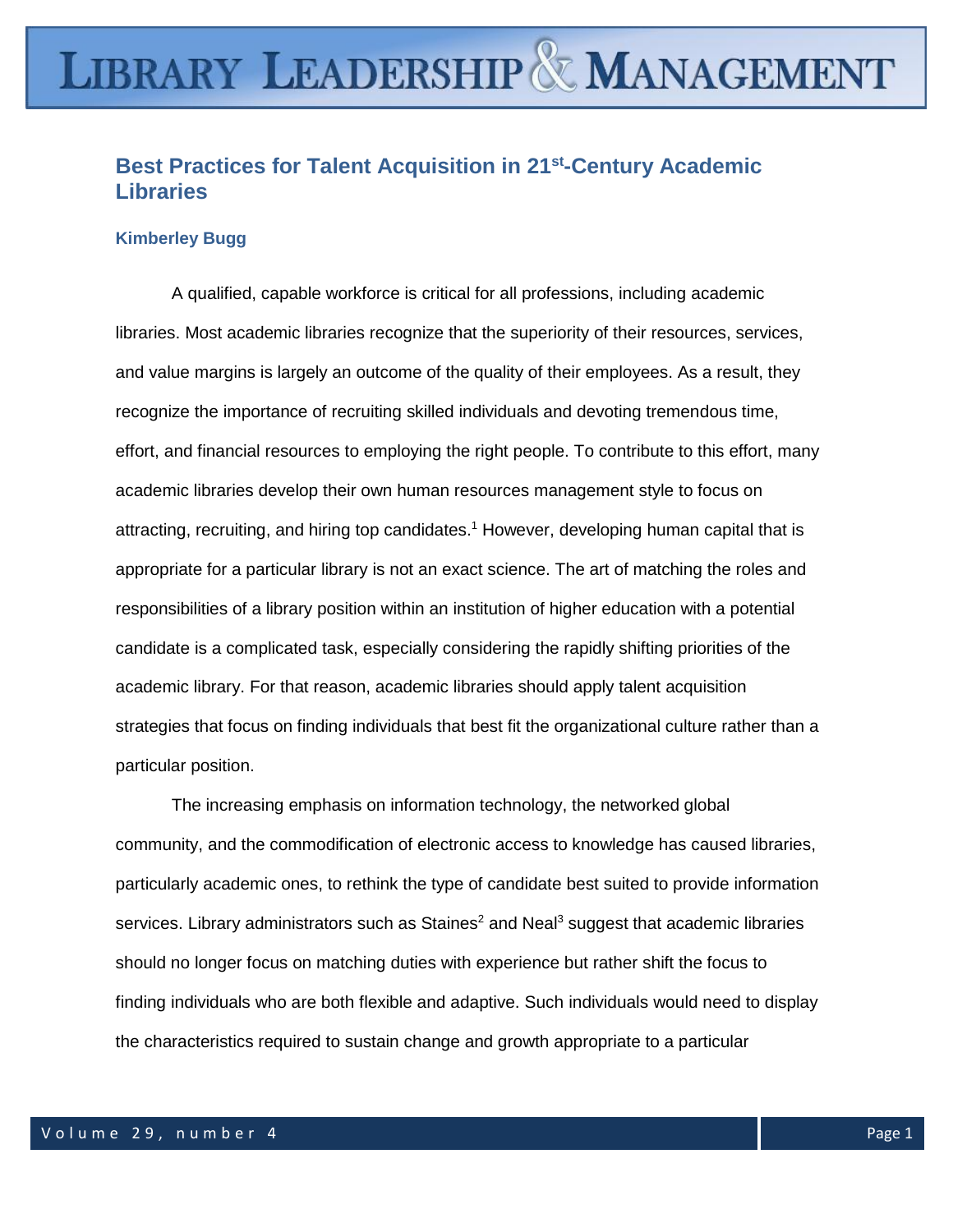organization. The premise is that an individual can learn the duties necessary to fulfill many roles on the job. However, the challenges for the human resources (HR) manager and the managerial leader are identifying what each organization, department, and team needs; characterizing those needs in a job description; and, finally, recruiting the appropriate individual.

Even without considering such a "radical"<sup>4</sup> approach to finding the right candidates, academic libraries struggle with recruitment. In 2002, the Association of College & Research Libraries<sup>5</sup> created a task force to investigate how academic libraries might address recruitment—among other workforce issues—in order to remain relevant in an increasingly competitive environment. The taskforce identified several causes of the challenge: aging librarians, lack of succession planning, declining or flattening of Masters of Library Science programs, and increased competition for library-related skills in other industries. Subsequently, the task force created strategies for handling these issues, including marketing through social media, reaching out to good candidates for librarianship, and coaching. While these strategies provide a general approach to recruitment, they do not address all of the issues of recruiting the best candidates to academic libraries.

In order to attract the most qualified individuals, academic libraries should rely on talent acquisition strategies that use more than applications and interviews to secure the best talent. In a post on the *Deloitte Blog* on February 7, 2012, Robin Erickson defines talent acquisition as a "strategic approach to identifying, attracting, and onboarding top talent to efficiently and effectively meet dynamic business needs."<sup>6</sup> Talent acquisition is often a multilayered process, and the use of best practices would allow the profession to strategically strengthen its approach to attracting new talent while allowing individual academic libraries to customize the experience at the local level. Talent acquisition shifts the focus away from recruiting as the scope of candidate selection and instead centers on developing the right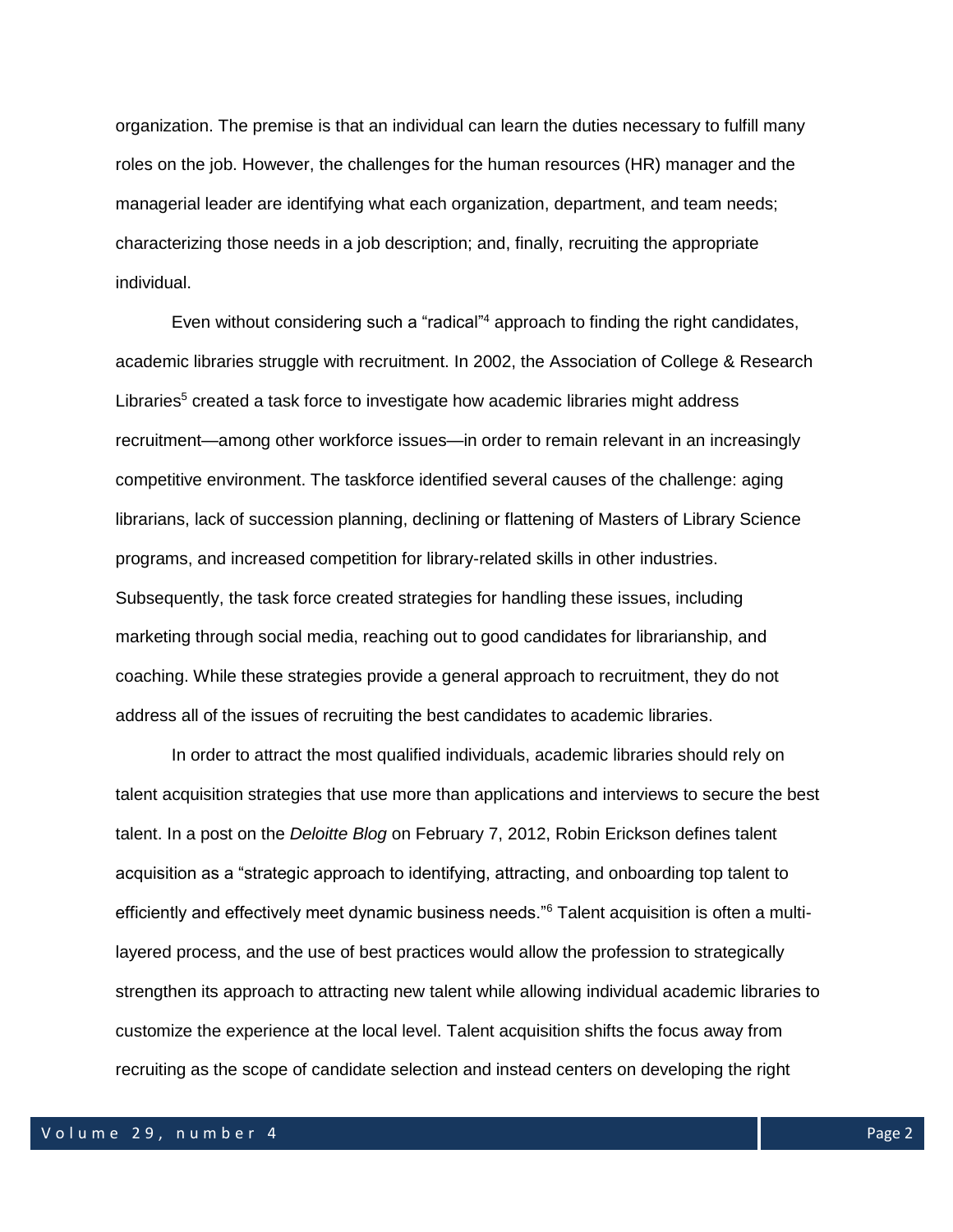candidates for an organization as an on-going process that occurs before and after a person is hired.

The available business literature on the topic consists of quite a few variations of talent acquisition best practices.<sup>7,8,9</sup> Collectively, the literature uses a variety of terms to describe four key activities that libraries can adopt as best practices for high-impact talent acquisition:

- Strategic planning (preparing)
- Building an attractive organization (branding)
- Forming talent communities (pipelining)
- Developing a holistic candidate experience

# **Strategic planning**

Developing a talent acquisition process to attract the top talent should fall within the strategic mission of the academic library;<sup>10</sup> it should be embraced by the entire library and require active involvement of all library staff. Before implementing best practices for talent acquisition, organizations should work to clarify the role of the HR manager and the managerial leader. Talent acquisition is not the work of the HR manager or the managerial leader alone; instead, it is a collaborative effort that requires individuals to work closely together to understand the needs of each team or department in the organization. Srivastava and Bhatnagar found that talent acquisition is most effective when organizations look at organizational needs and cultural fit simultaneously to achieve a "best-fit model."<sup>11</sup> In this model, the HR manager and managerial leader work together to define the ideal wellrounded candidate and employee, one who is equally successful in the job competencies and the organizational culture.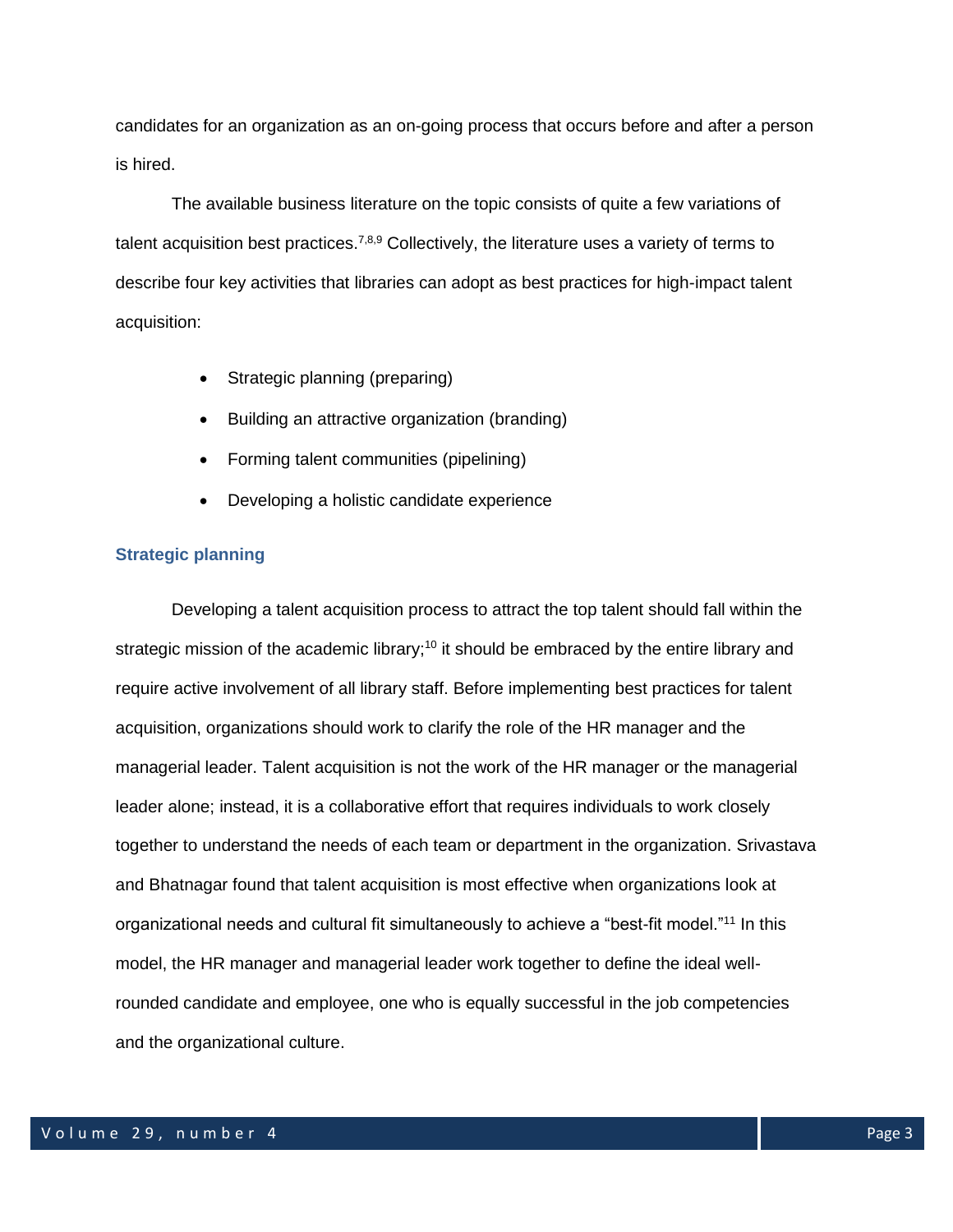In the *McKinsey Quarterly,* Guthridge and others report that the strategic planning for talent acquisition duties that the HR manager influences the entire organization's focus on talent acquisition. However, developing a structural approach to obtain the ideal employee is challenging.<sup>12</sup> They found several key factors that impede planning for talent acquisition, including failing to develop a talent strategy that aligns with organizational goals, not focusing on developing talent at the middle and senior levels, and not understanding the type of individuals who are interested in working in the organization. In order to overcome these challenges in libraries, organizational leaders should consider ways to create a talent management system that combines innovation with policy at the highest level. To accomplish this, Neal suggests that academic libraries consider greater flexibility in hiring practices. He offers strategies such as "extended temporary or fixed term appointments and staff sharing" as options for talent acquisition.<sup>13</sup> Additionally, academic libraries should identify ways to communicate these talent acquisition innovations outside of the organization.

#### **Building an attractive organization**

The best and most qualified people are also the most highly sought-after candidates. So a key practice in talent acquisition is building an attractive organization. In order to build an appealing organization, HR managers and managerial leaders must work together to brand the library in a favorable manner. Together, they must be able to sell the library as the best place to work, promoting this message both internally and externally. However, the first step for an academic library to accomplish this is to understand its workforce (both for entrylevel and leadership positions). Currently, the librarian workforce is experiencing an influx of incoming Millenials (also known as Generation Y). This population is considered to have fundamentally different work-related stimuli from their predecessors (Baby Boomers and Generation X) and as a result may require different talent acquisition strategies.<sup>14</sup>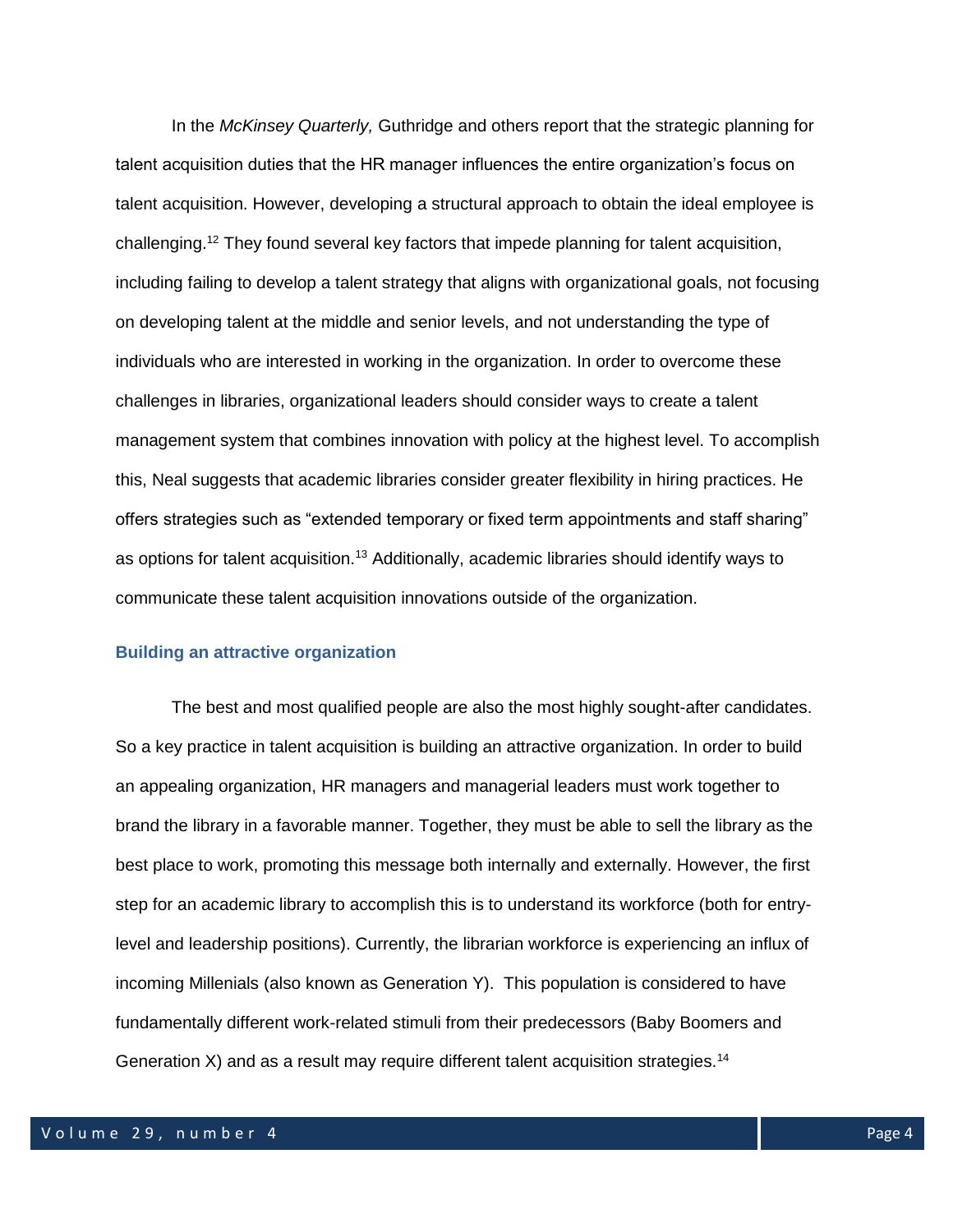Millennials are often referred to as technology natives; they have high energy and are highly functioning multitaskers. This type of individual is precisely what academic libraries need to propel the profession forward, but research shows that many current managerial leaders do not understand how to work with Millennials.<sup>15</sup> This issue, however, can be addressed through organizational culture. Academic libraries can develop an environment that is appealing to Millennials—one that is trustworthy, flexible, and achievement-oriented. As employees, Millennials also need recognition, company coaching, frequent feedback, and work-life balance.<sup>16</sup> Currently, many academic libraries are not set up to handle the needs of Millennials, and many libraries that are working to become more attractive to them are not doing an adequate job of communicating their message.<sup>17</sup> Consequently, those libraries have difficulty recruiting these individuals and integrating them into an intergenerational population; but with branding, libraries can create an environment that promotes a work-life balance and thrives on recognition and advancement opportunities.

In talent acquisition, branding is "defined as the personality of a company as a preferred employer so that a person joins it instead of its competitors."<sup>18</sup> The HR manager, managerial leader, and other library staff should promote these attributes through social media whenever possible. The promotional materials should include language about the culture of the organization, including amenities in each job description, and share information about the benefits outside of the organization (e.g. funding for participation in professional associations); these efforts will allow an organization to craft a brand that attracts top talent. 19

Positively branding an organization requires that employers focus on both intrinsic and extrinsic values to attract top talent. Carless and Wintle found work-life balance polices to be highly influential on potential employees.<sup>20</sup> They found that many employees would like to have satisfying experiences both at and away from work and view such policies as a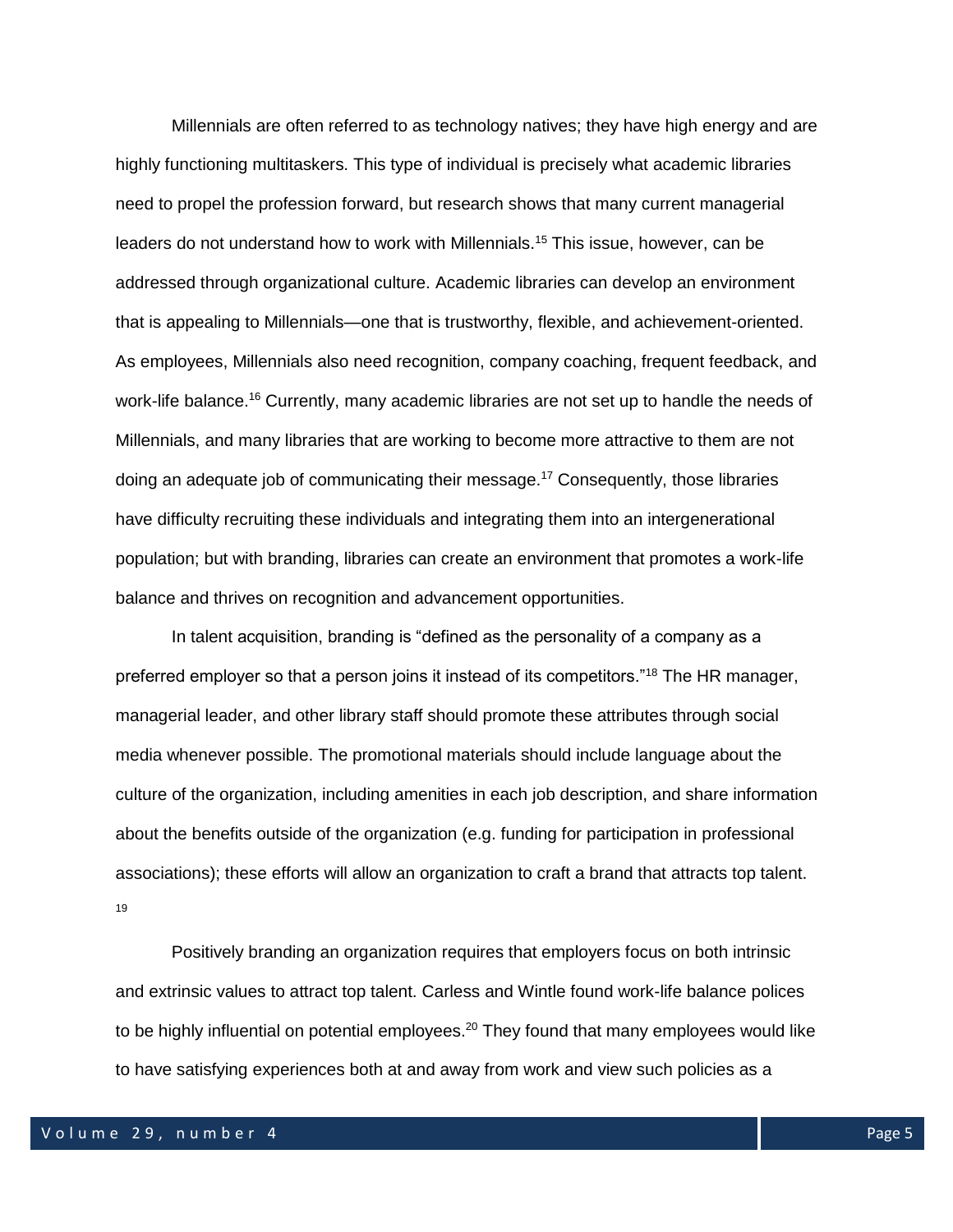means to accomplish this. In the case of Millennials in particular, highlighting work-life balance policies such as flexible hours, alternative schedules, and growth opportunities has been advantageous in recruitment and retention.<sup>21</sup> Additionally, communicating these opportunities externally and throughout the talent acquisition process influences a candidate's perception of organizational right-fit.<sup>22</sup> Internally, libraries should work to promote innovation, transparency, and a commitment to the value of the organization with the idea that current employees will remain engaged and make referrals to outsiders, thus creating a branded talent community.

#### **Building talent communities**

Talent communities are pipelines that connect an organization to prospective employees. Developing successful pipelines require the engagement of all library staff to effectively communicate the value of the organization's brand. As a result, pipelining often involves incentives such as referral programs that engage a wide and diverse audience (e.g. prospective candidates, past candidates, student workers, etc.) while further building a brand.<sup>23</sup> Much like branding, building talent communities happens before an organization advertises an open position. To build talent communities, libraries in states such as New Jersey and California have identified paraprofessionals and interns who match the organizations' needs and have created educational and training opportunities that further enhanced their competency levels before a position was created and opened.<sup>24</sup> As a result, when a position became available, the libraries had a custom-created community of highly qualified candidates. Managerial leaders wanting to expand on this practice might also consider keeping in contact with Masters of Library Science students and other entry-level librarians who show potential for their organizations. Cultivating and maintaining these relationships promotes the organization and develops strong connections to managers. A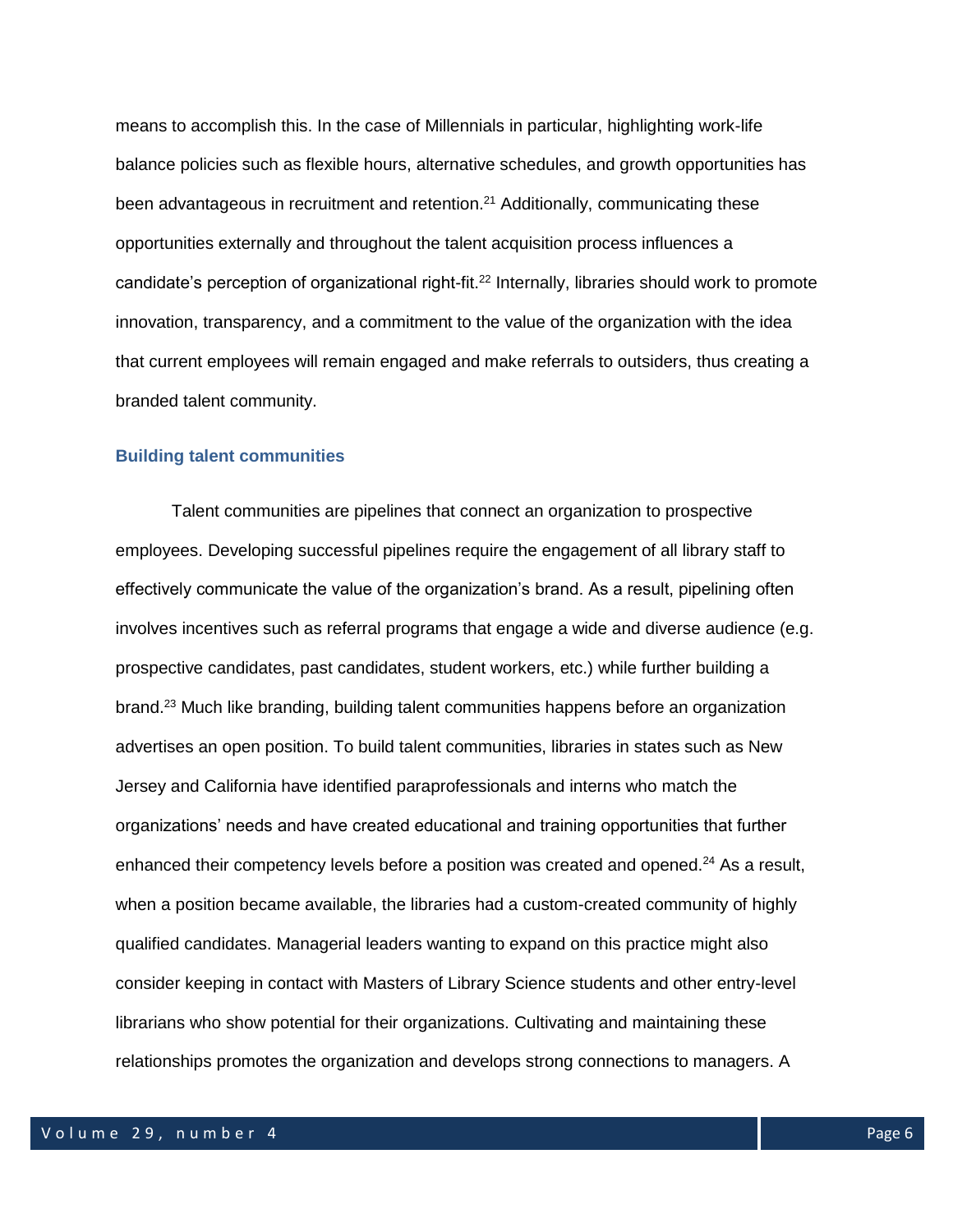more active engagement on part of the managerial leaders might also include participation in programs such as the American Library Association (ALA) New Members Round Table  $(NRMT)^{25}$  résumé review services. Implementing employee referral programs strengthens both branding and talent communities.<sup>26</sup> Library staff are primed to recognize individuals who could do the work, participate well on the team, and fit the organization. Building a referral program also helps the library build recognition and incentivizes the organizational culture, which in itself is attractive to many Millennials. These practices require managerial leaders and HR managers to work closely together to determine what qualifications are important to the organization and to share those qualifications in various formats, such as web branding and referral programs.

A key component of a talent community is the strength of the managerial leader as an internal and external leader. Creating successful talent communities is based largely on creating organizations that are attractive to potential employees. Strong library leadership is crucial to create an appealing, branded organization, and the employees currently working for an organization can be its biggest promoters.<sup>27</sup> Additionally, the opportunity to work with reputable, engaged supervisors is also an incentive for potential employees.<sup>28</sup> For example, Bersin found that Millennials are highly motivated by the chance to garner top references from individuals highly regarded in a particular profession.<sup>29</sup> Additionally, those highly regarded managerial leaders often represent the organization at conferences and create a "buzz," which potential employees may hear. As a result, it is important that organizations looking to attract top talent are also actively involved in engaging and retaining current employees, including those in leadership positions. It is not only important for leadership to project outwardly, but it must reflect internally as well. This is for several reasons: 1) word of mouth can be the most influential way to create a pipeline, 2) supervisory relationships are important to top talent,<sup>30</sup> and 3) Millennials are looking for close working relationships with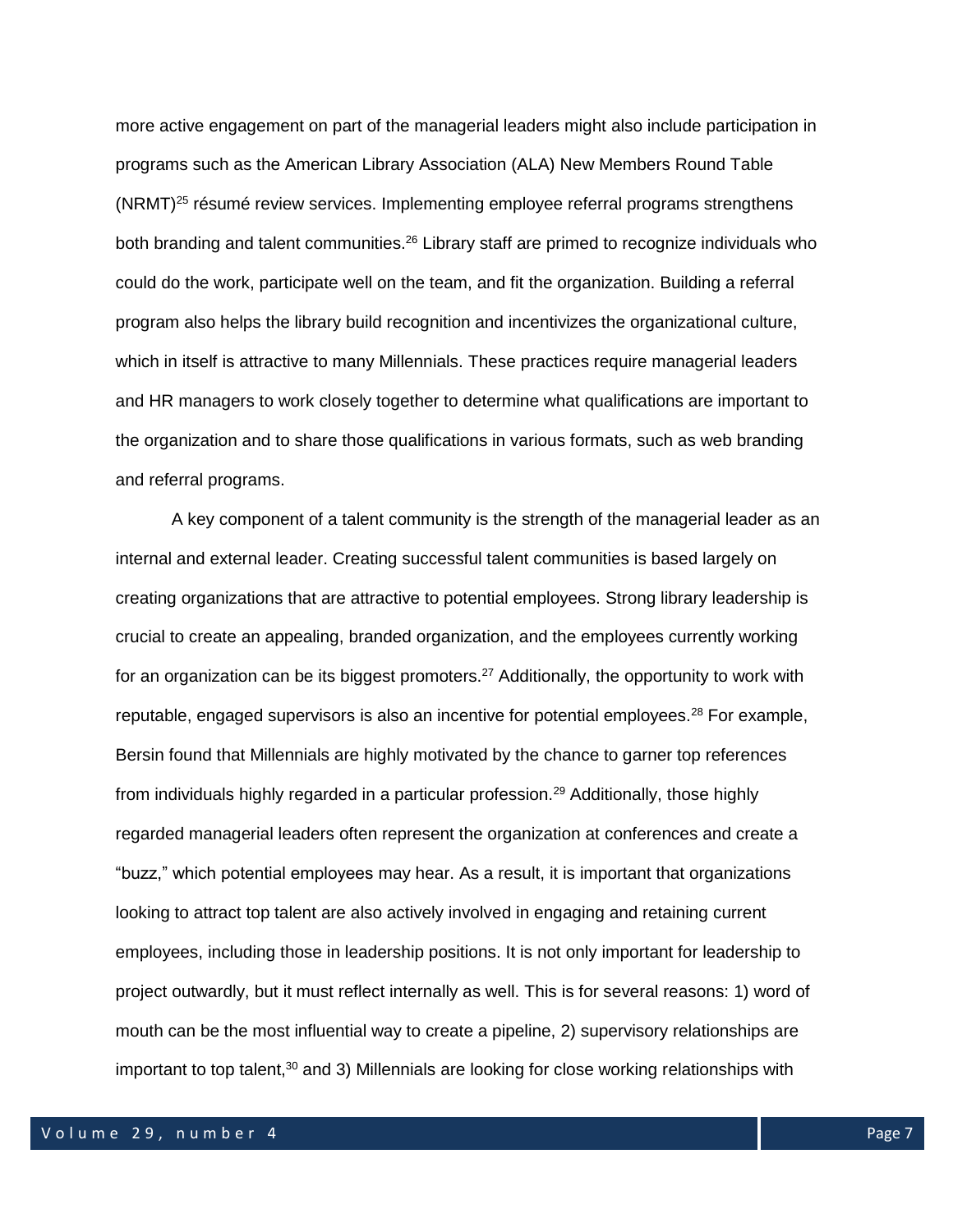their immediate supervisors.<sup>31</sup> Bhatangar found that managers were the key drivers for employee engagement and retention because they have the most direct influence on employee goals, performance, and direction.<sup>32</sup> As a result, bolstering great leadership within an organization is essential to top talent acquisition. Collectively, promoting great leadership, encouraging current employees to endorse the organization, and identifying potential employees can assist in creating a highly qualified pool of candidates for open positions. However, the talent acquisition process also relies on the organization's ability to create a holistic candidate experience during the recruiting, interviewing, and on-boarding phases.

#### **Holistic candidate experience**

Once a library creates an attractive brand, the library staff should review the recruiting process to ensure that it is designed to help the right candidate fill an open position. The recruiting process is an important aspect of top talent acquisition because it serves as an introduction to the organization. Not only does the hiring process allow an organization the opportunity to find the best candidate for an open position, but it also provides a potential candidate the opportunity to assess the organization for right-fit. Traditionally, recruiting processes within highly bureaucratic organizations (e.g. state agencies and higher education institutions) have impeded some libraries' ability to hire. For example, academic libraries often engage in ineffective, long, and costly search processes, handicapping their opportunities to select top talent.<sup>33</sup> These search processes often involve an extended call for applicants, a tiered interview process, and poor communication with applicants. Additionally, the traditional approach to hiring librarians based on skill and experience inhibits the library from proactively planning for future library needs. To address these issues, libraries should consider adapting different hiring models. Lo recommends hiring for attributes and anticipated needs, since the demands of the library are rapidly and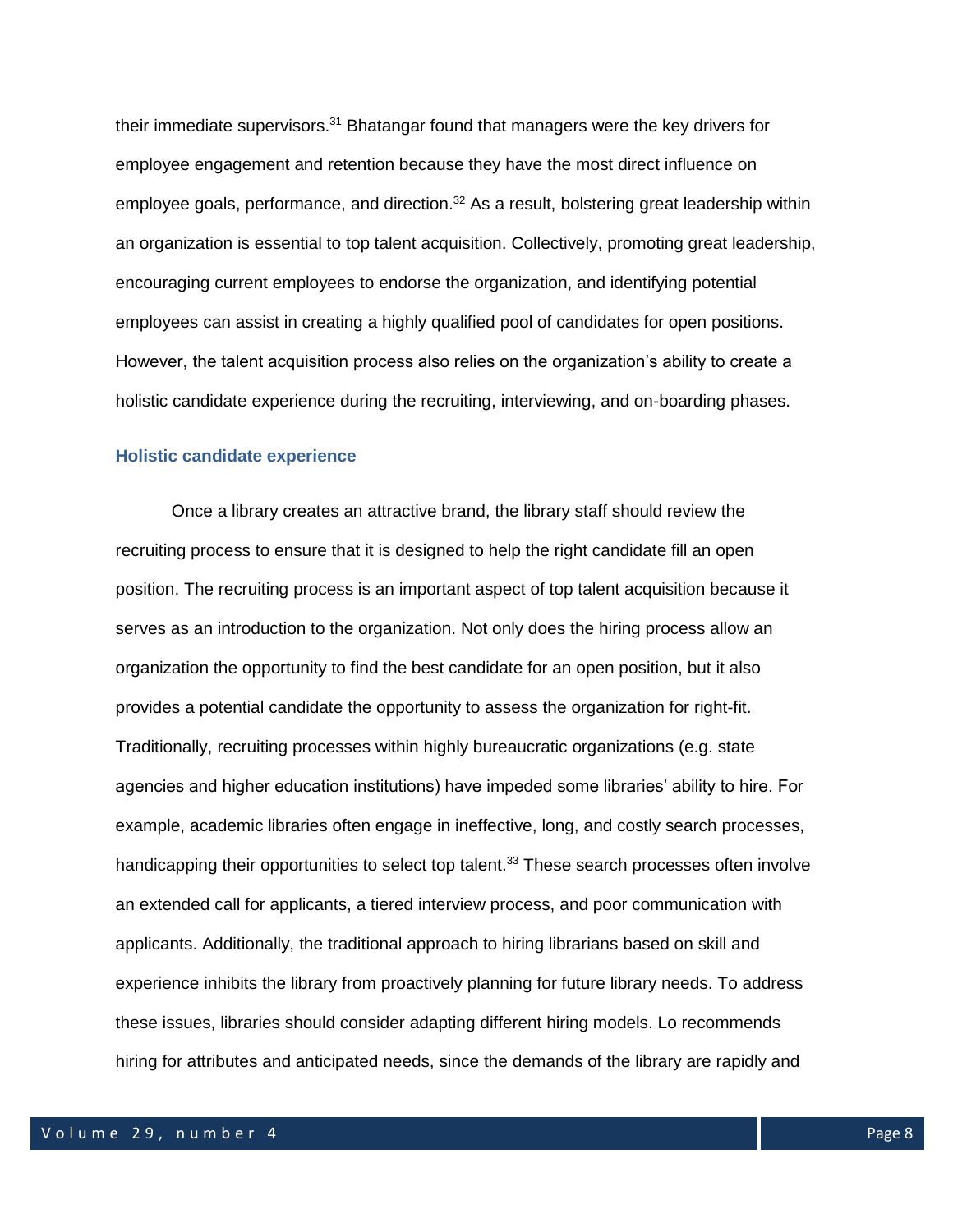constantly changing.<sup>34</sup> This is not to suggest, however, that libraries neglect the skills currently needed in each position. Libraries might consider anticipated skill sets as secondary qualifications and aim to enhance existing skill sets in each employee by embracing a strong culture of professional development and training. To accomplish this, libraries might consider job descriptions as a tool to inform potential candidates about the organization and focus more prominently on culture and attributes over knowledge, skills, and abilities.<sup>35</sup>

Job descriptions convey a sense of direction or purpose not only for a position but for an organization as well. They speak to the needs of the organization and should therefore be given careful consideration. However, a library's obligation to meet the evolving demands of its users often forces it to reconsider the type of information included in job descriptions. The challenge of articulating a library's needs and recruiting individuals who can meet the changing demands of the organization, department, or industry requires a heavy focus on the language used to express its mission and values, which helps paint a well-rounded picture of the organization.<sup>36</sup> For this reason, in order to create balance between departmental and organizational needs, writing a job description ought to be a collaborative action between the hiring department manager and the HR manager. Well-constructed job descriptions entice great candidates to apply but do not necessarily address right-fit. Consequently, the actual interview might include a combination of activities, including a candidate assessment.

The use of online search engines such as *Next Generation* that crawl the World Wide Web for individuals blogging, publishing, and presenting in a particular area might also help libraries make decisions about the right-fit of top talent. Industries such as technology and programming have used *Remarkable Hire* and *Entelo* software, which use algorithms to help assess the potential of an individual within an organization or duty. A variety of interactions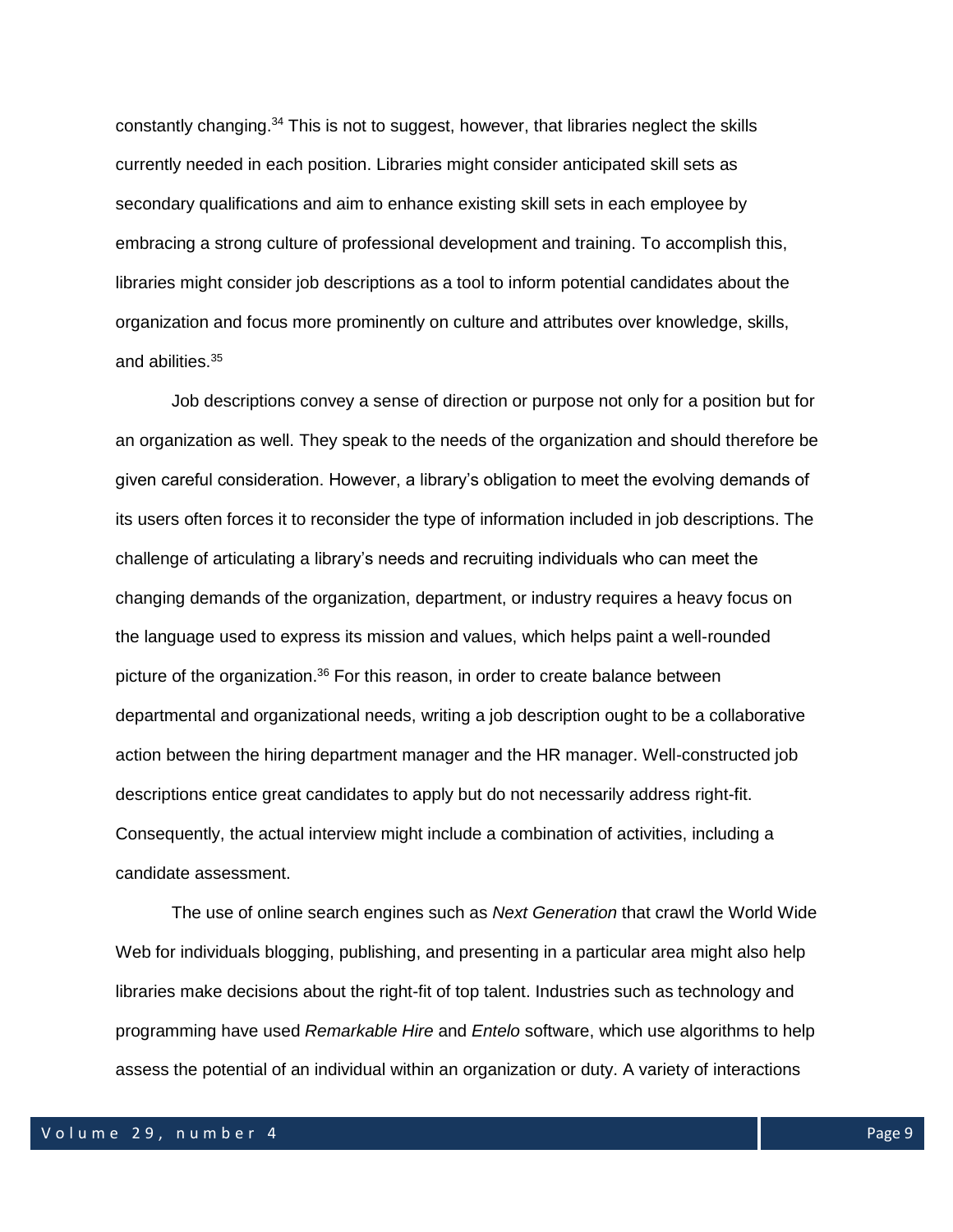during a candidate's interview would also help answer key questions about organizational fit. For example, a candidate interview for a potential organization might consist of personality test, presentations, group conversations, and the opportunity to observe others doing the job that they considering. Interviews are essential to understanding the potential for an individual within an organization. As such, it is crucial that organizations consider the interview a twoway interaction between potential employer and potential employee. The organization must work to create a transparent process for the interviewer. Rynes and Cable found that serious candidates are equally concerned about choosing the most appropriate organization as they are about choosing the most appropriate job.<sup>37</sup> During the interview, organizations should refrain from promising benefits they cannot deliver and should instead provide an accurate picture of the organization, including its challenges.<sup>38</sup> Finally, organizations should also view the on-boarding<sup>39</sup> process as an extension of the interview process by employing a coaching and development model of engagement with new employees. This model should involve constant feedback between supervisor and employee, including identification of areas for professional development and a system for recognition of achievement and stellar work.<sup>40</sup> This will allow the new employee and the organization to further assess right-fit and develop top talent.

#### **Conclusion**

In order to build the best staff to handle the changing needs of modern academia in the twenty-first century, the administrators of academic libraries must consider revising their approach to attracting and selecting suitable candidates. Ideally, this new departure to talent acquisition would move toward adapting a best practices approach that would allow librarians to focus on acquiring the candidates most qualified to assist in fulfilling the organizational mission rather than matching librarian experience with the responsibilities for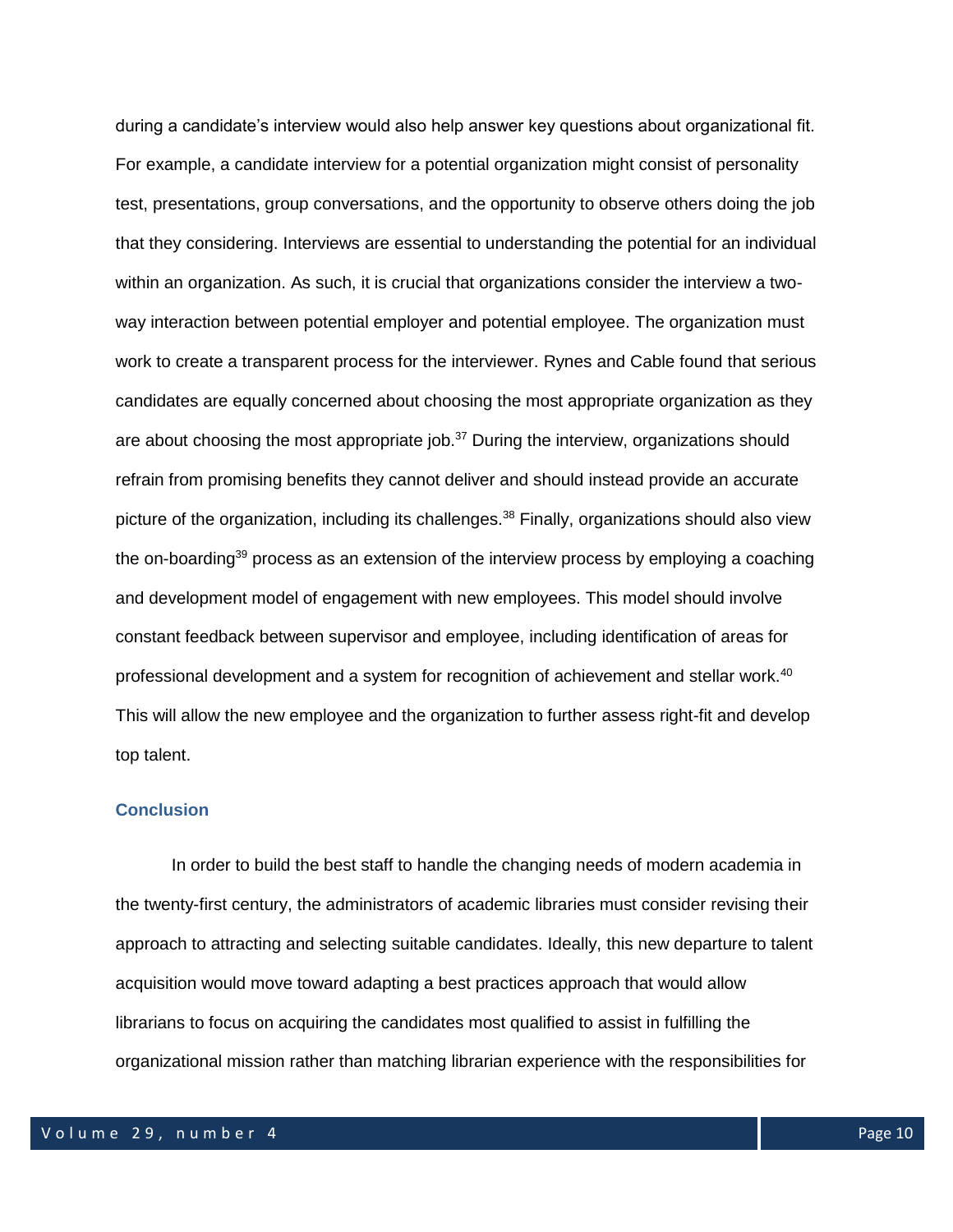a specific job opening. This best practices approach should involve extensive strategic planning, an acute focus on organizational appeal to a variety of individuals, especially Millennials, the formation of a talent community that is well known and respected in the profession, and the development of a holistic candidate experience. The application of this best practices approach would take the form of a collaborative effort between a variety of individuals within the library who would share responsibilities such as writing job descriptions, engaging potential candidates, and promoting the organization. Hopefully, this approach will lead to a beneficial experience for all concerned and promote an atmosphere that would allow the library and the candidate to make a selection decision based on organizational and individual satisfaction and future potential. Furthermore, it will increase the number of highly engaged, high-performing librarians who are hirable, retainable, and promotable.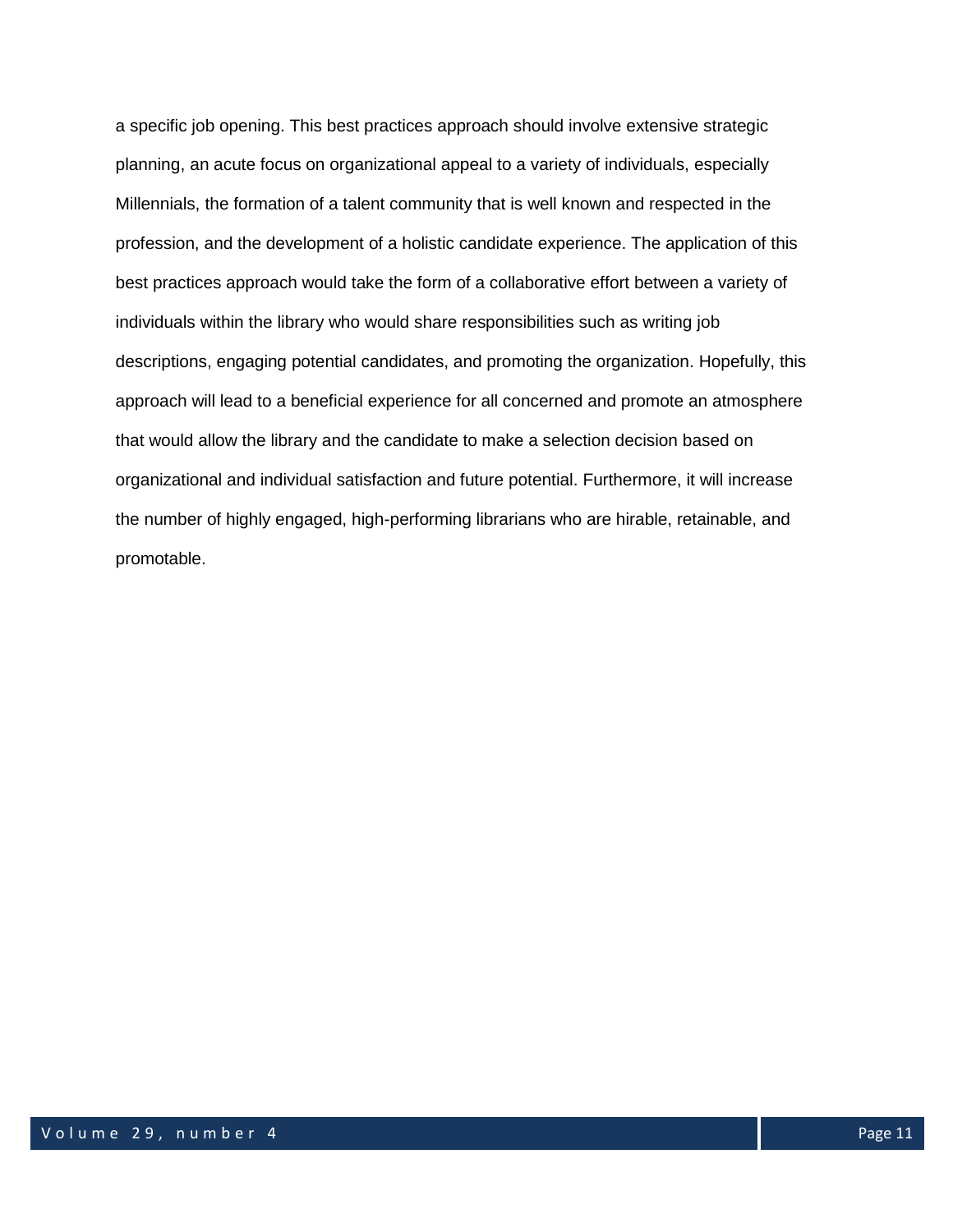#### **References**

- Association of College and Research Libraries Task Force on Recruitment and Retention Issues."Recruitment, retention, and restructuring: Human resources in academic libraries." *Association of College & Research Libraries.* Last modified May 2002. [http://www.ala.org/acrl/sites/ala.org.acrl/files/content/proftools/recruiting/recruiting](http://www.ala.org/acrl/sites/ala.org.acrl/files/content/proftools/recruiting/recruiting-wp.pdf)[wp.pdf](http://www.ala.org/acrl/sites/ala.org.acrl/files/content/proftools/recruiting/recruiting-wp.pdf)
- Barnes, G. "Guess who's coming to work: Generation Y. Are you ready for them?" *Public Library Journal Quarterly* 28 (2009): 58-63. Accessed August 15, 2014. doi10.1080/01616840802675457
- Bersin, Josh. "High impact talent acquisition," *Deloitte*, July 8, 2013, <http://www.slideshare.net/jbersin/highimpact-talent-acquisition-research-findings> (2 February 14).
- Brannick, Josh. "Seven strategies for retaining top talent." *The Journal of Business Strategy 22*, no. 4 (2001): 28-31.
- Bhatangar, Jyotsna. "Talent management strategy of employee engagement of Indian ITES employees: Key to retention." *Employee Relations 29*, no. 6 (2007): 640-63.
- Bhatangar, Jyotsna and Pallavi Srivastava. "Strategy for staffing: Employer branding and person organization fit." *Indian Journal of Industrial Relations* 44, no.1 (2008): 35-48.
- Carless, Sally, A., and Josephine Wintle. "Applicant attraction: The role of recruiter function, work-life balance, policies, and career salience." *International Journal of Selection and Assessment 15*, no. 4(2007): 394-409.
- Guthridge, Matthew, Komm, Asmus, B., and Emily Lawson. "Making talent a strategic priority." *The McKinsey Quarterly,* (2008): 50-59.
- Lamourex, Kim. "New talent acquisition framework," *Deloitte*, 2013 <http://www.bersin.com/News/Details.aspx?id=15397> (1 February 2014).
- Lo, Leo. "New Perspective in Leadership: No more square pegs for square jobs: A proposal for a new recruitment model for the future of libraries." *Library Leadership and Management 28,* no. 2 (2014): 1-4.
- Munde, Gail. "Considerations for managing an increasingly intergenerational workforce in libraries." *Library Trends 59*, no. 1 (2010): 80-108.
- Neal, James. "The entrepreneurial imperative advancing from incremental to radical change in the academic library." *portal: Libraries and the Academy 1,* no. 1(2001): 1-13.
- Olson, Mary. "Talent acquisition: How the process of attracting and hiring employees has changed." By Roger Vozar. *Smart Business Northern California 6,* no 12 (2013): 18.
- Raschke, Gregory, K. "Hiring and recruitment practices in academic libraries: Problems and Solutions." *portal: Libraries and the Academy 3,* no. 1(2003): 53-67.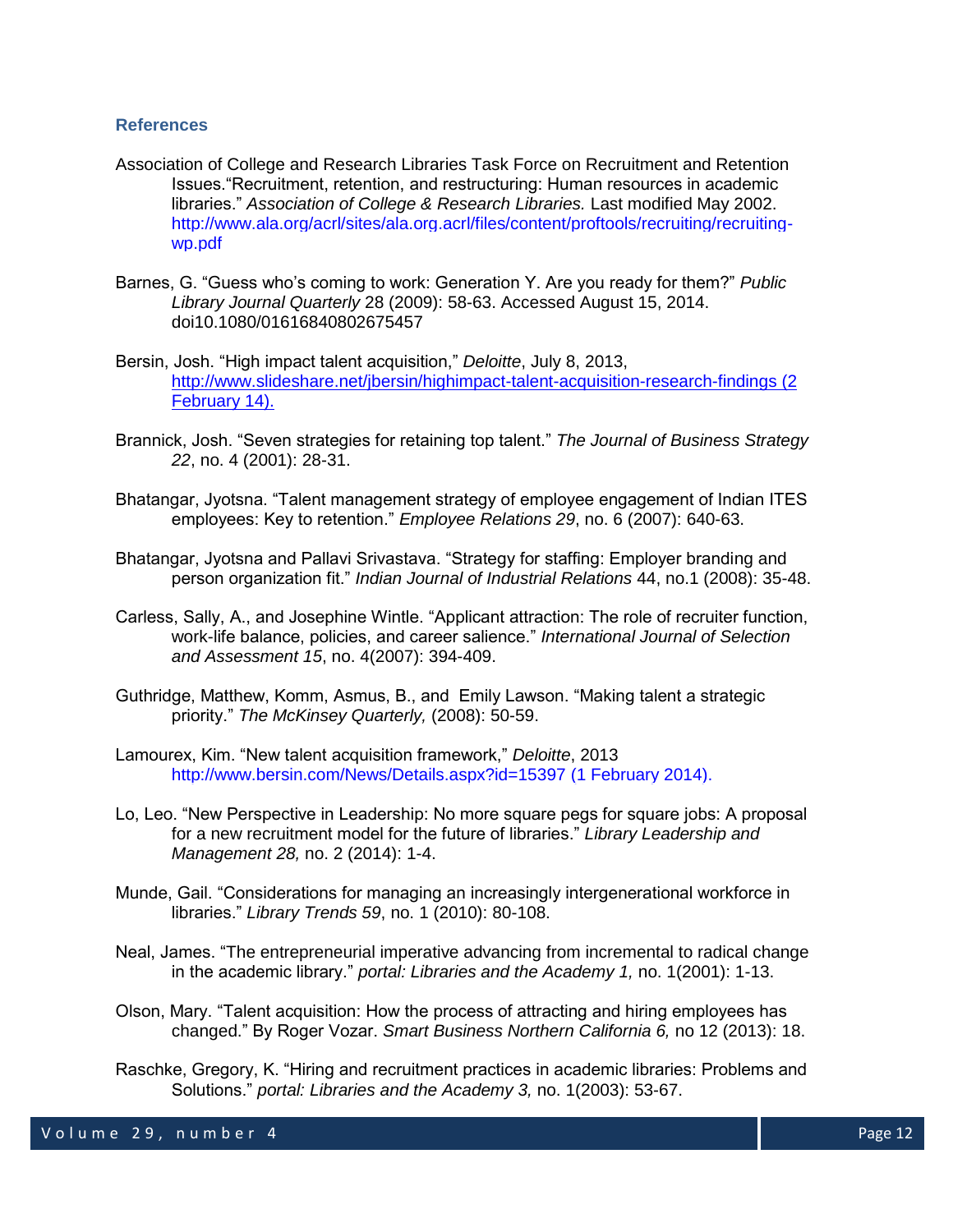Rogers, M. "Tackling recruitment." *Library Journal 128,* no.2 (2003): 40-43.

- Rudd, Hannah and Danya Williams. "New Zealand talent acquisition and employer branding case studies." *Human Resources Magazine 17,* no.6 (2013): 26-27.
- Rynes, Sara L., and Daniel M. Cable. "Recruitment Research in the Twenty‐First Century." *Handbook of psychology* (2003): 55-76.
- Smith, Sara and Galbraith, Q. "Motivating Millennials: Improving practices in recruiting, retaining, and motivating younger library staff." *Journal of Academic Librarianship 38,*  no. 3 (2012): 135-144.
- Srivastava, Pallavi and Bhatanger, Jyotsna. "Talent acquisition due diligence leading to high employee engagement: Case of Motorola India MBD." *Industrial and Commercial Training 40,* no.5 (2008): 253-260.
- Staines, Gail M. "Finding the best people in a tough economy: The role of knowledge, skills, abilities, attributes, and the challenges of the talent acquisition process." *Library Leadership and Management 26,* no.3/4 (2013): 1-13.

**Kimberely Bugg** [\(kimberley.bugg@gmail.com\)](mailto:kimberley.bugg@gmail.com) is Assistant Professor, New York City College of Technology - City University of New York

## **Published**: August 2015

 $\overline{\phantom{a}}$ 

 $1$  Gregory K. Raschke, "Hiring and recruitment practices in academic libraries: Problems and Solutions," *portal: Libraries and the Academy,* 3.1(2003): 53-67.

<sup>&</sup>lt;sup>2</sup> Gail M. Staines, "Finding the best people in a tough economy: The role of knowledge, skills, abilities, attributes, and the challenges of the talent acquisition process," *Library Leadership and Management,*  26.3/4 (2013): 1-13.

<sup>&</sup>lt;sup>3</sup> James G. Neal, "The entrepreneurial imperative advancing from incremental to radical change in the academic library." *portal: Libraries and the Academy,* 1(2001): 1-13.

<sup>4</sup> Neal, "The entrepreneurial imperative," *portal: Libraries and the Academy,* 1, 1(2001): 1.

<sup>5</sup> Association of College & Research Libraries. (2002). *Recruitment, retention, and restructuring: Human resources in academic libraries*. Retrieved from

<http://www.ala.org/acrl/sites/ala.org.acrl/files/content/proftools/recruiting/recruiting-wp.pdf>

<sup>6</sup> Erickson, Robin, 7 Feb 2012, "Recruitment is NOT Talent Acquisition," 7 Feb 2012,

<http://www.bersin.com/blog/post/2012/02/Recruitment-is-NOT-Talent-Acquisition.aspx>

<sup>7</sup> Josh Bersin, "High impact talent acquisition," *Deloitte*, July 8, 2013,

<http://www.slideshare.net/jbersin/highimpact-talent-acquisition-research-findings> <sup>8</sup> Josh Brannick, "Seven strategies for retaining top talent," *The Journal of Business Strategy* 22, 4 (2001): 28-31.

<sup>9</sup> Mary Olson, "Talent acquisition: How the process of attracting and hiring employees has changed," interview by Roger Vozar, "Human Resources Outsouring," *Smart Business Northern California* 6 (2013): 18.